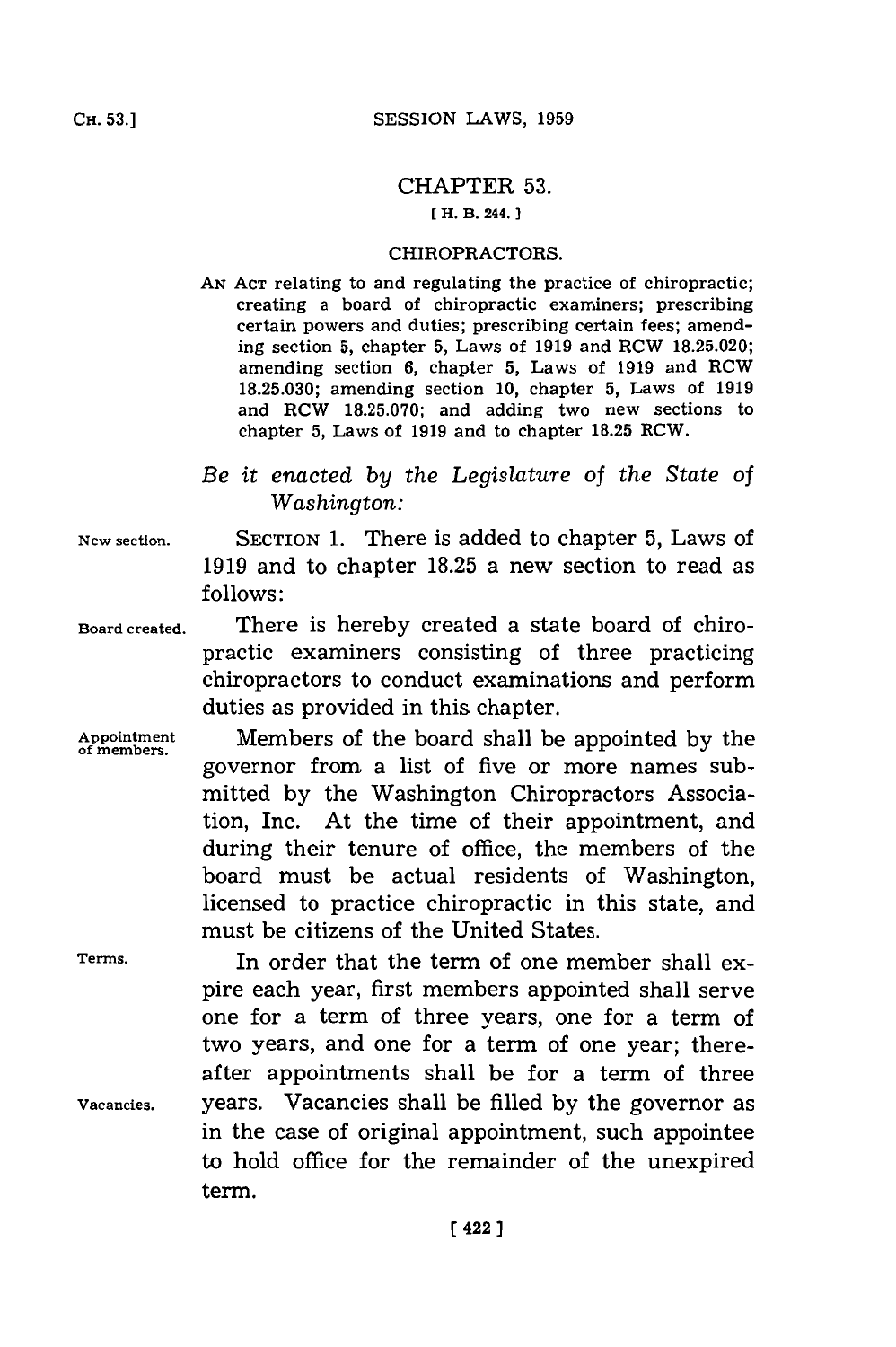**SEC.** 2. There is added to chapter **5,** Laws **of New section. 1919** and to chapter **18.25** a new section to read as **follows:**

The board shall meet as soon as practicable after **Organization.** appointment, and shall elect a chairman and a secretary from its members. Meetings shall be held at least once a year at such place as the director of licenses shall determine, and at such other times and places as he deems necessary.

The board may make such rules and regulations, **Rules and** not inconsistent with this chapter, as it deems necessary to carry out the provisions of this chapter.

Each member shall receive twenty-five dollars a **Compensation**, day for each day actually engaged in conducting examinations or in the preparation of examination questions or the grading of examination papers, together with his actual travel expenses, all to be paid out of the general fund on vouchers approved **by** the director, but not to exceed in the aggregate the amount of fees collected as provided in this chapter.

**SEC. 3.** Section **5,** chapter **5,** Laws of **1919** and **RCW 18.25.020** RCW 18.25.020 are each amended to read as follows:

**(1)** Any person not now licensed to practice **Application**chiropractic in this state and who desires to practice **-Fees.** chiropractic in this state, before it shall be lawful for him to do so, shall make application therefor to the director of licenses, upon such form and in such manner as may be adopted and directed **by** the director. Each applicant shall be a graduate of a chiropractic school or college accredited and approved **by** the board of chiropractic examiners and shall show satisfactory evidence of completion **by** each applicant of a resident course of study of not less than four thousand classroom hours of instruction in such school or college. Applications shall be in writing and shall be signed **by** the applicant in his own handwriting and shall be sworn to before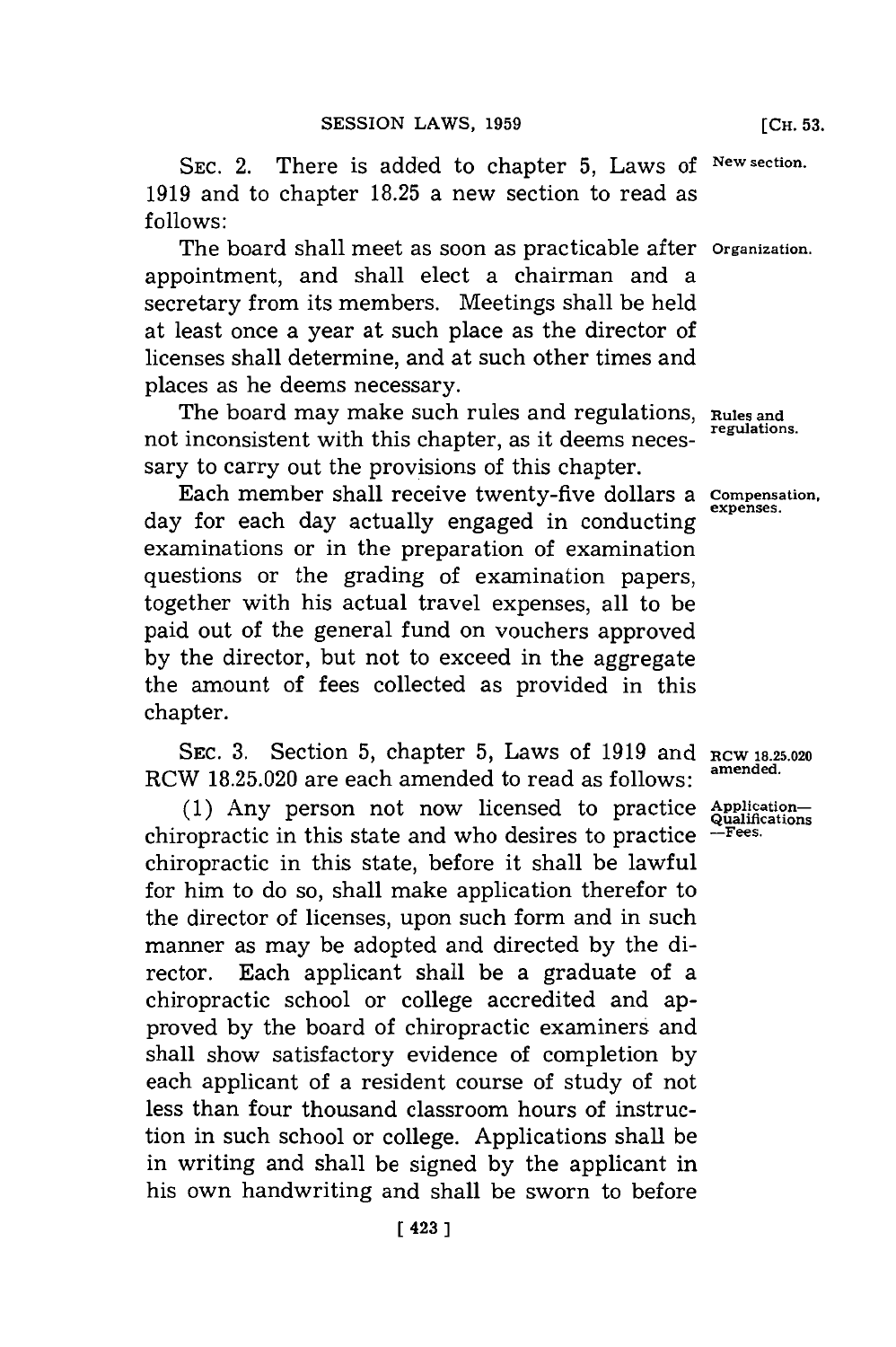some officer authorized to administer oaths, and shall recite the history of the applicant as to his educational advantages, his experience in matters pertaining to a knowledge of the care of the sick, how long he has studied chiropractic, under what teachers, what collateral branches, if any, he has studied, the length of time he has engaged in clinical practice; accompanying the same **by** reference therein, with any proof thereof in the shape of diplomas, certificates, and shall accompany said application with satisfactory evidence of good character and reputation.

(2) There shall be paid to the director of licenses **by** each applicant for a license, a fee of twenty-five dollars, ten dollars of which shall accompany application and the remainder, fifteen dollars, shall be paid upon issuance of license. Like fees shall be paid for any subsequent examination and application.

**RCW 18.25.030 SEC.** 4. Section **6,** chapter **5,** Laws of **1919** and RCW **18.25.030** are each amended to read as follows:

Examinations **Examinations Examinations -Grades- Crades- Examinations -**Example **-Grades- Crades Constructive Construction Limitations,** shall be made **by** the board of chiropractic examiners according to the method deemed **by** it to be the most practicable and expeditious to test the applicant's qualifications. Such application shall be designated **by** a number instead of his or her name, so. that the identity shall not be discovered or disclosed to the members of the examining committee until after the examination papers are graded.

> **All** examinations shall be made in writing, the subject of which shall be as follows: Anatomy, physiology, hygiene, symptomatology, nerve-tracing, chiropractic-orthopedy, principles of chiropractic and adjusting, as taught **by** chiropractic schools and colleges. **A** license shall be granted to all applicants who shall correctly answer seventy-five percent of all questions asked, and if any applicant shall fail

**amended.**